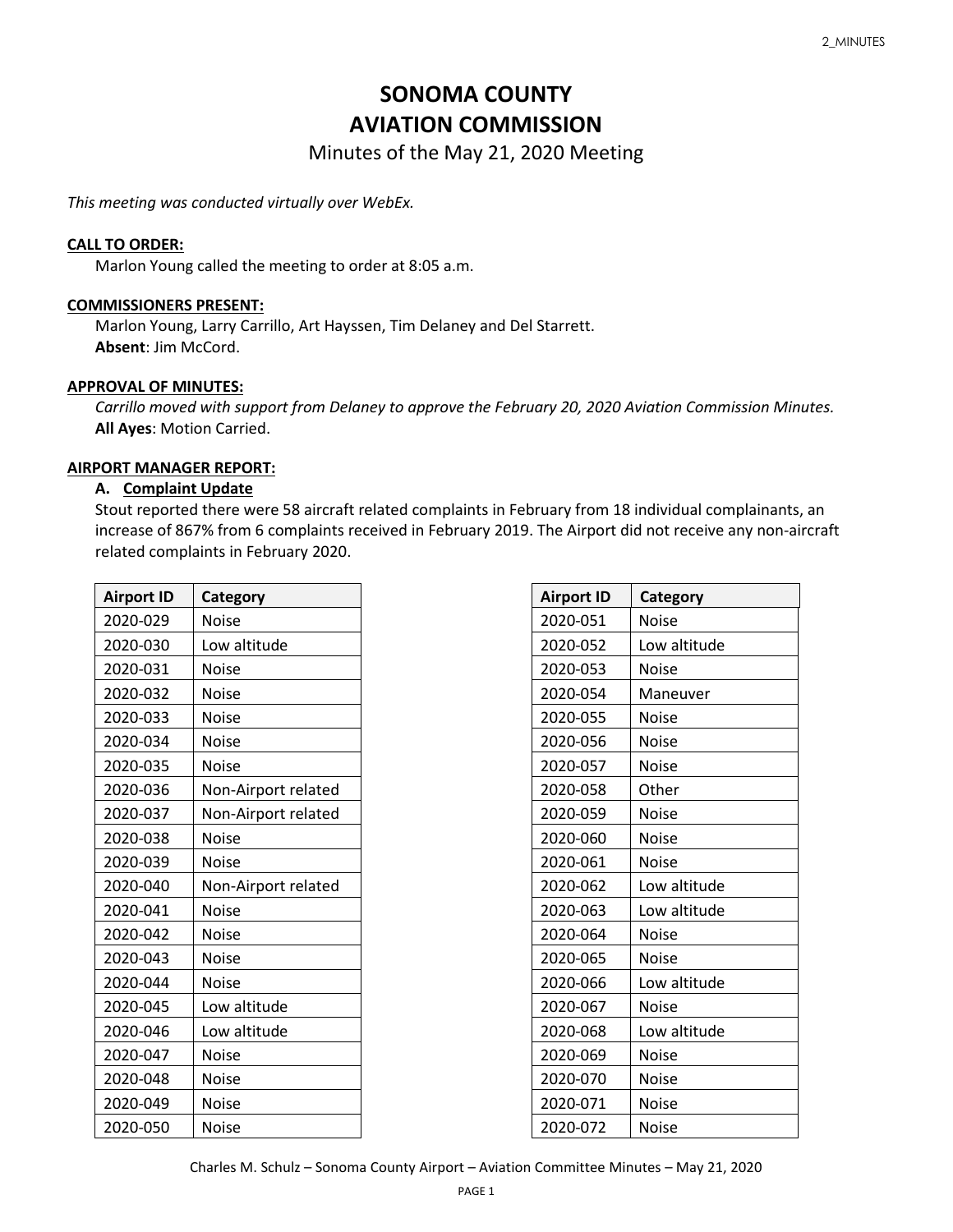| <b>Airport ID</b> | Category            | <b>Airport ID</b> | Category            |
|-------------------|---------------------|-------------------|---------------------|
| 2020-073          | <b>Noise</b>        | 2020-080          | Non-Airport related |
| 2020-074          | <b>Noise</b>        | 2020-081          | Other               |
| 2020-075          | <b>Noise</b>        | 2020-082          | <b>Noise</b>        |
| 2020-076          | <b>Noise</b>        | 2020-083          | <b>Noise</b>        |
| 2020-077          | Non-Airport related | 2020-084          | <b>Noise</b>        |
| 2020-078          | Non-Airport related | 2020-085          | <b>Noise</b>        |
| 2020-079          | <b>Noise</b>        | 2020-086          | Non-Airport related |

Stout reported there were 84 aircraft related complaints in March from 18 individual complainants, an increase of 764% from 11 complaints received in March 2019. There was one non-aircraft related complaint in March regarding unavailability of taxi service at Airport on March 14.

| <b>Airport ID</b> | Category            |
|-------------------|---------------------|
| 2020-087          | Non-Airport related |
| 2020-088          | <b>Noise</b>        |
| 2020-089          | <b>Noise</b>        |
| 2020-090          | Noise               |
| 2020-091          | Noise               |
| 2020-092          | Noise               |
| 2020-093          | Noise               |
| 2020-094          | <b>Noise</b>        |
| 2020-095          | Noise               |
| 2020-096          | Noise               |
| 2020-097          | Noise               |
| 2020-098          | Noise               |
| 2020-099          | Noise               |
| 2020-100          | <b>Noise</b>        |
| 2020-101          | <b>Noise</b>        |
| 2020-102          | Noise               |
| 2020-103          | Noise               |
| 2020-104          | Noise               |
| 2020-105          | Noise               |
| 2020-106          | Noise               |
| 2020-107          | Non-Airport related |
| 2020-108          | Noise               |
| 2020-109          | Noise               |
| 2020-110          | Non-Airport related |
| 2020-111          | Noise               |
| 2020-112          | Noise               |
| 2020-113          | Noise               |
| 2020-114          | Noise               |
| 2020-115          | Noise               |
| 2020-116          | Noise               |
| 2020-117          | Noise               |

| <b>Airport ID</b> | Category     |
|-------------------|--------------|
| 2020-118          | Noise        |
| 2020-119          | Noise        |
| 2020-120          | <b>Noise</b> |
| 2020-121          | Noise        |
| 2020-122          | <b>Noise</b> |
| 2020-123          | Low altitude |
| 2020-124          | <b>Noise</b> |
| 2020-125          | Low altitude |
| 2020-126          | <b>Noise</b> |
| 2020-127          | <b>Noise</b> |
| 2020-128          | Noise        |
| 2020-129          | <b>Noise</b> |
| 2020-130          | <b>Noise</b> |
| 2020-131          | <b>Noise</b> |
| 2020-132          | Noise        |
| 2020-133          | <b>Noise</b> |
| 2020-134          | Noise        |
| 2020-135          | <b>Noise</b> |
| 2020-136          | <b>Noise</b> |
| 2020-137          | <b>Noise</b> |
| 2020-138          | <b>Noise</b> |
| 2020-139          | <b>Noise</b> |
| 2020-140          | Noise        |
| 2020-141          | <b>Noise</b> |
| 2020-142          | <b>Noise</b> |
| 2020-143          | Noise        |
| 2020-144          | Noise        |
| 2020-145          | Low altitude |
| 2020-146          | Noise        |
| 2020-147          | Noise        |
| 2020-148          | Noise        |

Charles M. Schulz – Sonoma County Airport – Aviation Commission Minutes –May 21, 2020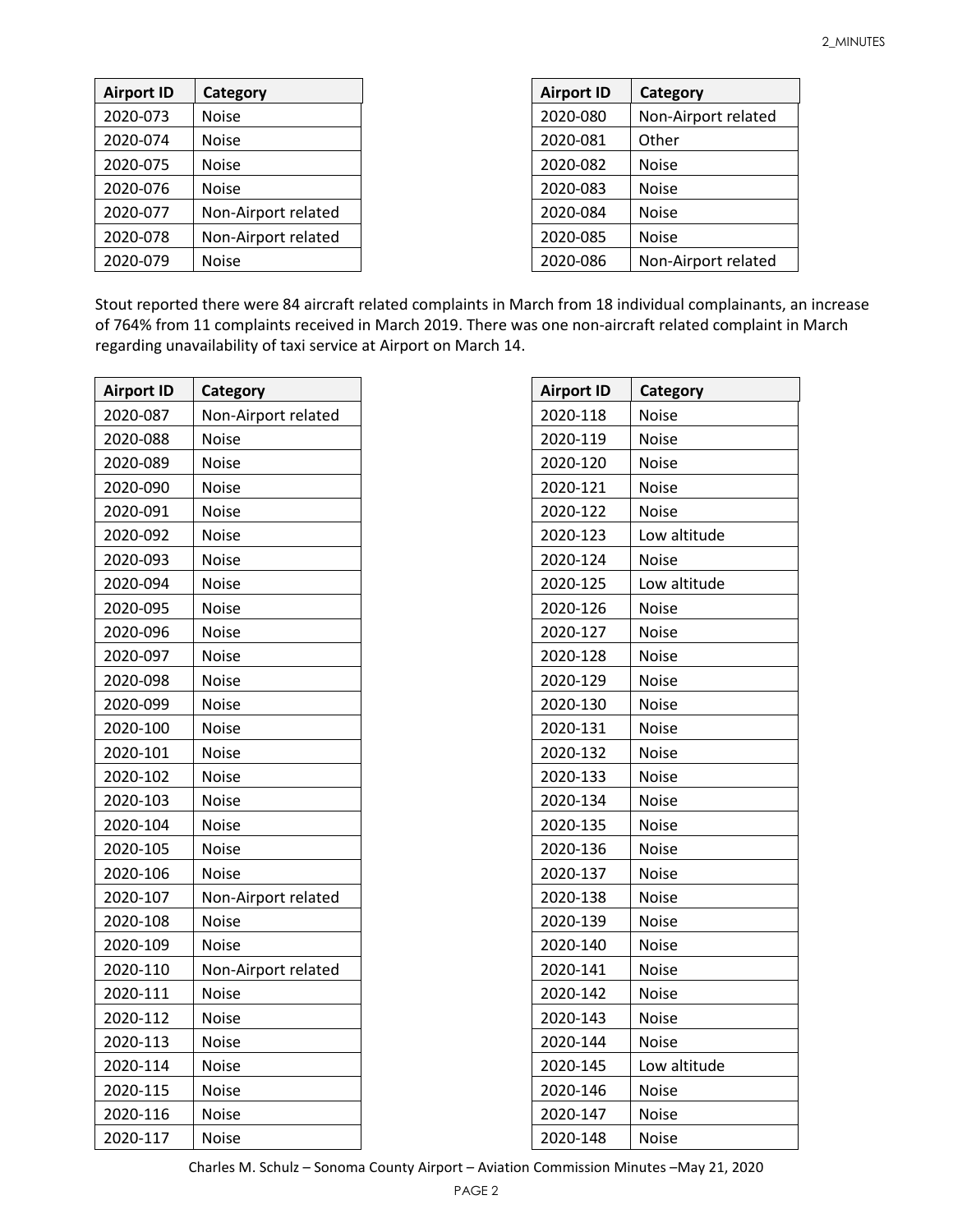| <b>Airport ID</b> | Category            |
|-------------------|---------------------|
| 2020-149          | Noise               |
| 2020-150          | Noise               |
| 2020-151          | Low altitude        |
| 2020-152          | Noise               |
| 2020-153          | Non-Airport related |
| 2020-154          | Non-Airport related |
| 2020-155          | Non-Airport related |
| 2020-156          | Non-Airport related |
| 2020-157          | Noise               |
| 2020-158          | Noise               |
| 2020-159          | Noise               |

| <b>Airport ID</b> | Category     |
|-------------------|--------------|
| 2020-160          | Noise        |
| 2020-161          | <b>Noise</b> |
| 2020-162          | <b>Noise</b> |
| 2020-163          | <b>Noise</b> |
| 2020-164          | <b>Noise</b> |
| 2020-165          | <b>Noise</b> |
| 2020-166          | <b>Noise</b> |
| 2020-167          | Low altitude |
| 2020-168          | <b>Noise</b> |
| 2020-169          | <b>Noise</b> |
| 2020-170          | Noise        |

Stout reported there were 63 aircraft related complaints in April from 18 individual complainants, an increase of 142% from 26 complaints received in April 2019. The Airport did not receive any non-aircraft related complaints in April 2020.

| <b>Airport ID</b> | Category            |
|-------------------|---------------------|
| 2020-171          | Non-Airport Related |
| 2020-172          | <b>Noise</b>        |
| 2020-173          | <b>Noise</b>        |
| 2020-174          | Low altitude        |
| 2020-175          | <b>Noise</b>        |
| 2020-176          | <b>Noise</b>        |
| 2020-177          | <b>Noise</b>        |
| 2020-178          | Low altitude        |
| 2020-179          | <b>Noise</b>        |
| 2020-180          | Non-Airport Related |
| 2020-181          | Non-Airport Related |
| 2020-182          | Non-Airport Related |
| 2020-183          | <b>Noise</b>        |
| 2020-184          | Non-Airport Related |
| 2020-185          | <b>Noise</b>        |
| 2020-186          | <b>Noise</b>        |
| 2020-187          | <b>Noise</b>        |
| 2020-188          | Non-Airport Related |
| 2020-189          | <b>Noise</b>        |
| 2020-190          | <b>Noise</b>        |
| 2020-191          | Other               |
| 2020-192          | <b>Noise</b>        |
| 2020-194          | Noise               |
| 2020-195          | <b>Noise</b>        |
| 2020-196          | <b>Noise</b>        |
| 2020-197          | Low altitude        |
| 2020-198          | <b>Noise</b>        |

| <b>Airport ID</b> | Category            |
|-------------------|---------------------|
| 2020-199          | Low altitude        |
| 2020-200          | Low altitude        |
| 2020-201          | Noise               |
| 2020-202          | Noise               |
| 2020-203          | <b>Noise</b>        |
| 2020-204          | Non-Airport Related |
| 2020-205          | Noise               |
| 2020-206          | Noise               |
| 2020-207          | Non-Airport Related |
| 2020-208          | <b>Noise</b>        |
| 2020-209          | Non-Airport Related |
| 2020-210          | Other               |
| 2020-211          | <b>Noise</b>        |
| 2020-212          | <b>Noise</b>        |
| 2020-213          | Noise               |
| 2020-214          | Noise               |
| 2020-215          | Noise               |
| 2020-216          | <b>Noise</b>        |
| 2020-217          | <b>Noise</b>        |
| 2020-218          | Low altitude        |
| 2020-219          | <b>Noise</b>        |
| 2020-220          | Noise               |
| 2020-221          | Maneuver            |
| 2020-222          | Non-Airport Related |
| 2020-223          | Non-Airport Related |
| 2020-224          | <b>Noise</b>        |
| 2020-225          | Low altitude        |

Charles M. Schulz – Sonoma County Airport – Aviation Commission Minutes –May 21, 2020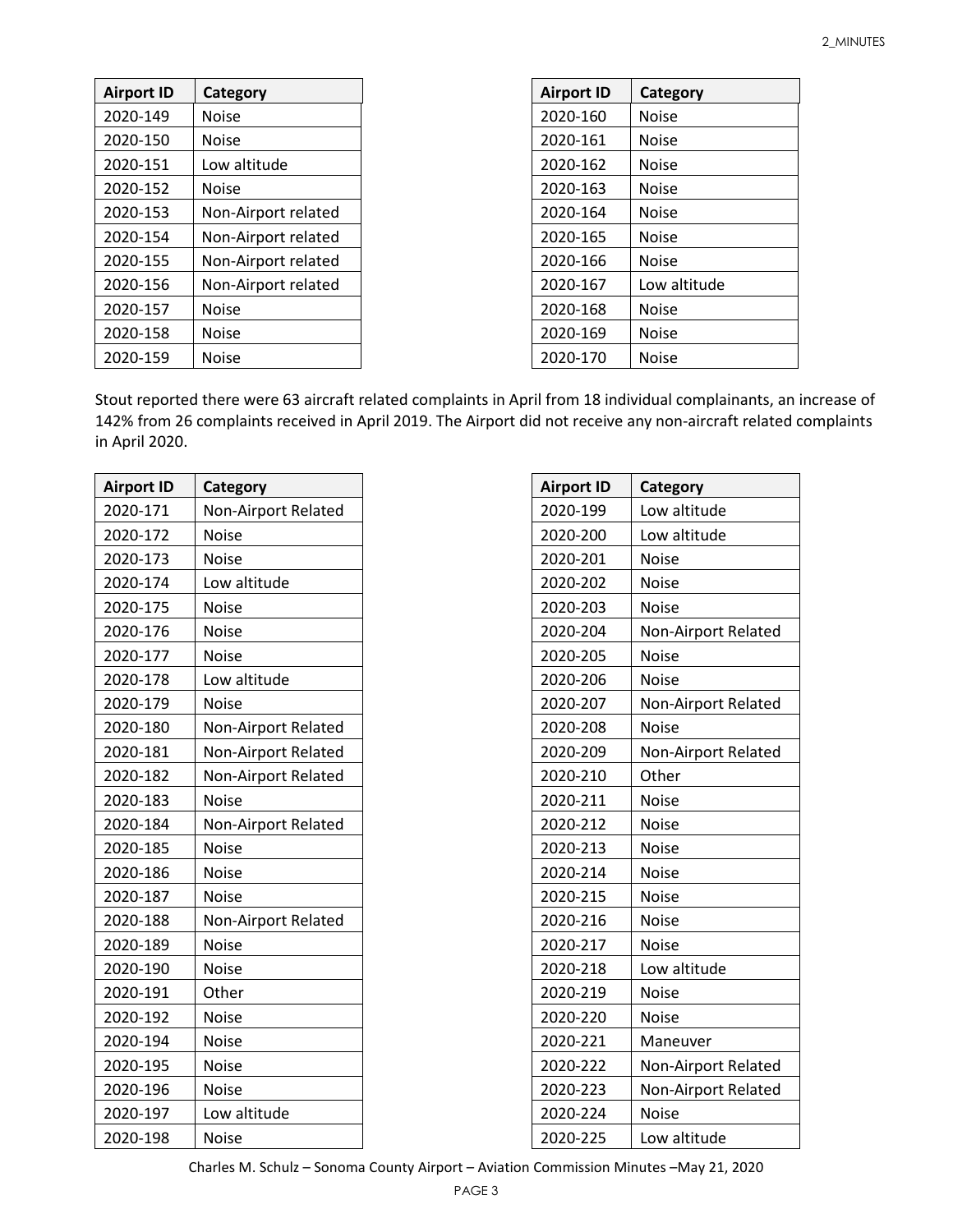| <b>Airport ID</b> | Category            | <b>Airport ID</b> | Category |
|-------------------|---------------------|-------------------|----------|
| 2020-226          | Maneuver            | 2020-230          | Noise    |
| 2020-227          | <b>Noise</b>        | 2020-231          | Noise    |
| 2020-228          | Non-Airport Related | 2020-232          | Noise    |
| 2020-229          | <b>Noise</b>        | 2020-233          | Noise    |

Year-to-date at the end of April, 2020, the Airport received 233 complaints, an increase of 375.5% from 49 in 2019.

Hayssen mentioned that he compared the information included in one of the complaints received in February with information available through Flight Aware and found a large discrepancy. Different tracking software seems to provide different data.

Delaney asked about complaints and individual complainants. Stout said that people complain more than once; for example, in March the Airport received 84 complaints from 18 individuals. Delaney asked if the low altitudes tracked were in flight pattern and Stout responded that yes, they were, on arrival.

Stout and the Commissioners discussed possible reasons for the high number of complaints. People have been home more due to the stay-at-home order. The Airport may be top-of-mind and so people are more likely to file complaints. Complaints made by an individual in Penngrove constitute a large percentage of those received each month.

Stout reported that the Airport has been providing summaries of complaints received to the airlines on a monthly basis. Currently, Stout has a meeting scheduled with United Airlines to discuss 2019 complaints. Staff is in the process of scheduling meetings with Alaska and American Airlines. Letters are also sent to non-airline operators informing them of complaints received by the Airport. Young stated that he had received a call from a pilot who received such a letter and had a positive experience calling Airport staff to discuss it. Letters to pilots are meant to be informative, not punitive.

The Airport has ordered an additional sensor to augment ADSB signals that will provide more and more accurate tracking of aircraft. Under the current stay-at-home order, Vector is unable to install this equipment. Once the order is lifted, the sensor will be installed. The Noise Abatement working group, which is tasked with rewriting the Airport's Noise Abatement Guide, will meet soon virtually. The restrictions on in-person meetings may complicate the process of the rewrite.

## **B. Tower Report/Update**

There were 6,244 operations in January 2020, an increase of 6.6% from 5,860 in January 2019.

There were 6,607 operations in February 2020, an increase of 31.2% from 5,035 in February 2019. Year to date, at the end of February there had been 12,851 operations, an increase of 18% from 10,895 in 2019.

There were 5,365 operations in March 2020, a decrease of 21.9% from 6,869 in March 2019. Year to date, at the end of March there had been 18,216 operations, an increase of 2.5% from 17,764 in 2019.

Craig Lucas reported that the tower hours have been reduced to 8:00 AM to 4:00 PM and staff are working adjusted shifts to maintain consistent groups and social distancing. Lucas stated that increases in GA and/or airline traffic would lead to the expansion of these hours.

Josh Hochberg from Sonoma Jet Center stated that he believed the tower was needed until at least 6:00 or 7:00 PM. He reported a specific incident of confusion between pilots arriving to the Airport along with an Operations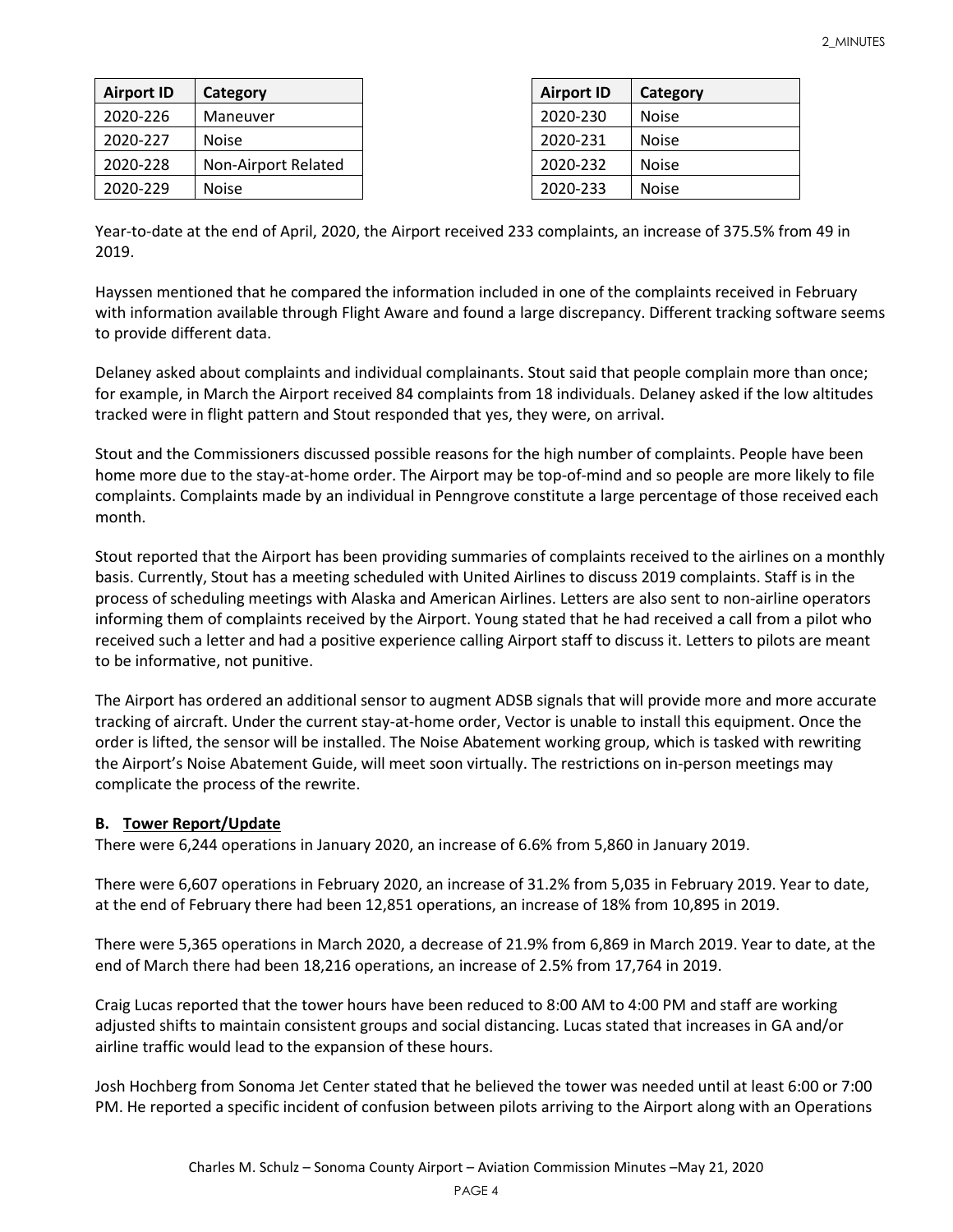vehicle on the runway. Lucas stated that he would listen to the recording from the time period of the incident and Stout stated he would ask Operations to do a refresher training regarding vehicles on the runway.

## **C. Airline Update**

There were 37,228 passengers in February 2020, an increase of 43.1% from 26,019 in February 2019. Year-todate, at the end of February the Airport had seen 74,040 passengers, an increase of 36% from 54,437 in 2019.

There were 19,735 passengers in March 2020, a decrease of 39.7% from 32,712 in March 2019. Year-to-date, at the end of March the Airport had seen 93,775 passengers, an increase of 7.6% from 87,149 in 2019.

There were 1,407 passengers in April 2020, a decrease of 95.9% from 34,056 in April 2019. Year-to-date, at the end of April the Airport had seen 95,182 passengers, a decrease of 21.5% from 121,205 in 2019.

Stout reported that the dynamic nature of the stay-at-home order and coronavirus pandemic means that airline operations are unpredictable. Alaska is currently operating three flights per day. American is operating flights to Dallas and to Phoenix. United is flying to SFO three times per week. However, all three airlines are also doing dayby-day cancelations. American will suspend Dallas in June and there is a chance that United will be suspending SFO.

# **D. Projects Update**

- **Modular Tent Expansion**: The project has been accelerated due to reduced construction constraints and should be delivered about 3 weeks early. Electrical is in process now. Sewer and water have been completed. Due to the current flight schedule, the cutover on power and data was able to occur during the day and was quick and successful. In 2-3 weeks we will start seeing the steel framing go up for the tent. The TSA changeover will take place in early August and the second lane equipment should be available.
- **Terminal Improvement**: The Airport received the guaranteed maximum price and submitted that to the FAA for the final grant. The contractor will now start soliciting subcontracts. This item will go to the Board of Supervisors on September 1. Starrett asked about the financing for the project given the current downturn. Stout stated that right now all was on track. By July the Airport should have all grants in place and even be able to reduce the duration of the project by a few months.
- **Solar Panels in Parking Lot B:** The Airport has submitted an official appeal to the FAA regarding the glare study.
- **Airport Management Software:** After a delay, moving forward again and planning to go to the Board of Supervisors in July for contact approval.
- **Parking Lot Management:** The Airport has closed Long Term A lot to do crack seal and seal coat. The Short Term Lot will also get a crack seal and seal coat in 2-3 weeks.
- **Perimeter Fence:** The fence environmental is about 75% complete. Five areas need to be enclosed and impact riparian areas.
- **Staffing**: One member of the maintenance staff has transferred to roads and there is not yet a timeline for filling this position. Recruitment for the Office Assistant II for the administrative office is also on hold.
- **Badging:** Throughout the current crisis, the Airport has continued to look for ways to minimize person-toperson contact. The Airport is working to automate the badging process as much as possible. Daaboul provided an overview of Air Badge and the streamlining of the process. The Airport is pioneering this method. Badge auditing can be done with a single click. Authorized signers will be able to check remotely who has completed the audit. The Airport is working to add Security Identification Display Area (SIDA) training to its online training options. TSA is looking for two-factor authentication in this case. TSA has been very receptive of this use of available technology. Air Operations Area (AOA) badge holders will now be able to submit applications online and then show their required forms of identification when they come to the office (one point of contact only). The Airport is submitting is Airport Security Program (ASP) amendment to TSA for review this week. Hayssen stated that he had successfully renewed his badge this way without complication.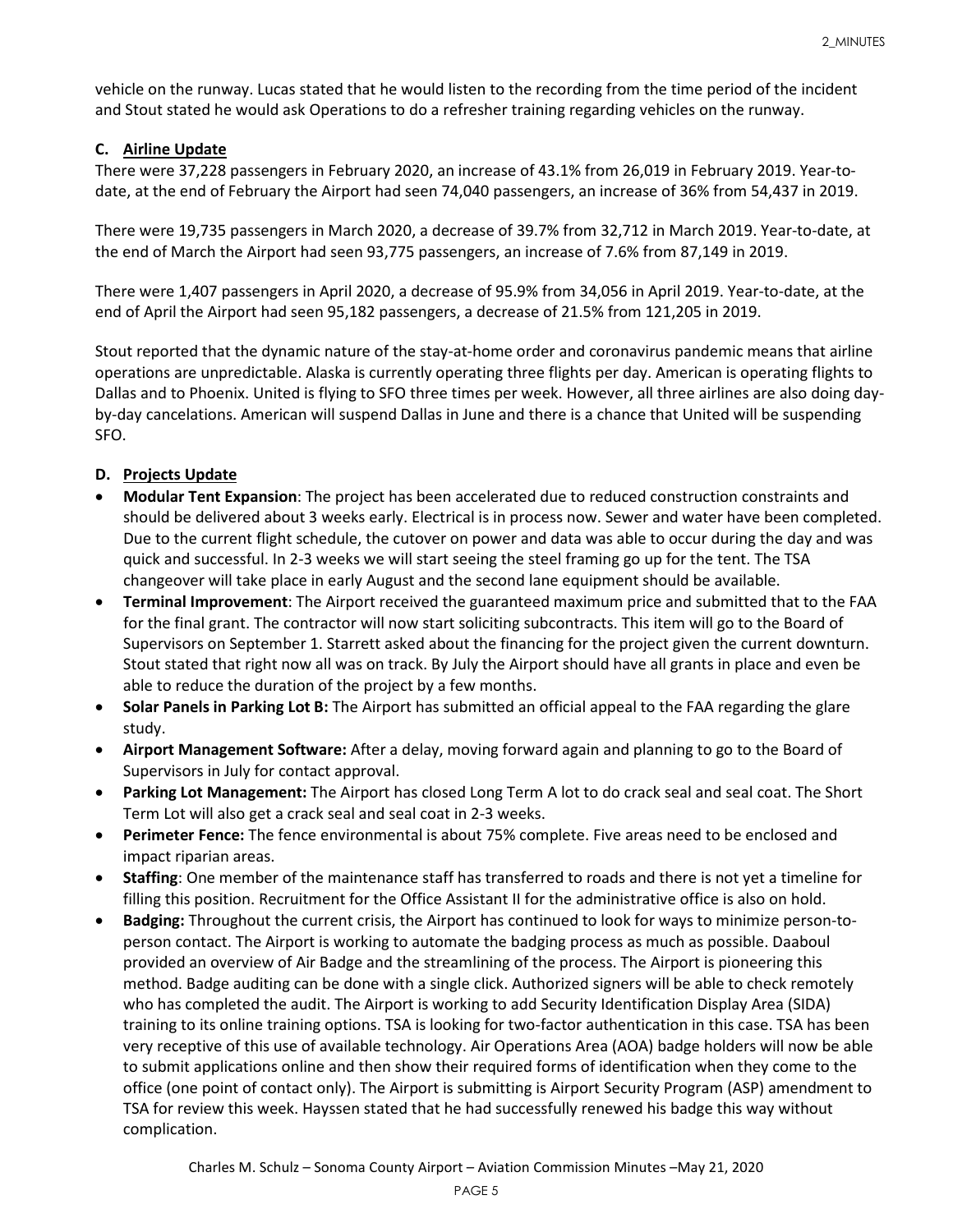## **E. Runway Safety Action Team (RSAT) Update**

The Airport's modification to standard request for painting is still with the FAA. This matter will remain on the agenda while pending.

## **F. Sheriff's Garden/Jail Facilities**

Stout reported that the Airport had come to an agreement with the Sheriff on the fair market value rate before the stay-at-home order was issued. An MOU has been drafted and is under Counsel's review.

## **G. Grants Update**

The Airport has received the \$10 million supplemental grant for phase I of the terminal project. The final grant application for \$13.5 million was submitted to the FAA on May 5. This grant will be about a million dollars higher than the original estimate due to the FAA covering the 10% match requirement on grants as part of the CARES Act. The total cost of the project will be just over \$30 million.

Also as part of the CARES Act, the Airport executed a \$19.66 million grant with the FAA to pay for operational costs and debt service.

Young asked what protections were in place to ensure that the CARES Act grant was kept apart from other County funds. Stout stated that the CARES Act money must be used for Airports and is clear in the grant agreement and the Airport has its own electronic fund account.

## **ACTION ITEMS:**

## **A. Establish FY 2020/21 Meeting Calendar:**

*Hayssen moved with support from Delaney to establish the following Aviation Commission meeting dates for Fiscal Year 2020/21 unless otherwise needed: July 16, 2020; August 20, 2020; September 17, 2020; October 15, 2020; November 19, 2020; December 17, 2020; January 21, 2021; February 18, 2021; March 18, 2021; April 15, 2021; May 20, 2021; June 17, 2021.* **All Ayes:** Motion carried.

## **B. Selection of FY 2020/21 Chair and Vice Chair:**

*Hayssen moved with support from Carrillo to appoint Young as Chair and Hayssen as Vice Chair.* **All Ayes:** Motion carried.

## **DISCUSSION ITEMS:**

## **A. Airport COVID-19 Response:**

Stout reported that in the terminal, the Airport has posted additional COVID-specific signage, increased cleaning frequency and updated cleaning methods. More hand sanitizing stations have been added. Shields have been installed at counters. Social distancing markers are scheduled to be delivered. Reviewing touchless tech options, including eliminating or automating doors. Running air scrubbers and working on new filtering for terminal, replacing the existing with better filters where we can and looking at additional installs.

At the office, masks are required. Staff have been performing self-assessments. Yesterday, the Airport started employee screening (taking temperatures upon arrival to work) and implemented the use of an app for selfassessment. Any person coming into office space will have their temperature taken. Anyone entering into the lobby will provide their name and contact information for contact-tracing. Airport office employees continue to telework when able. Two employees are doing full time telework and several are doing a combination of telework and in-office work. We are working toward as much automation as possible to reduce the number and time of exposures.

Due to the finalization of the CARES Act grant, the Airport is offering assistance to its business partners including rent deferrals and some fee waivers. Fee increases have been suspending for the next fiscal year. Delaney asked for more details on the deferrals and waivers. Stout reported that they are mostly for business partners at the Airport. GA tenants are also being offered deferrals on a case-by-case basis. So far very few hangar tenants have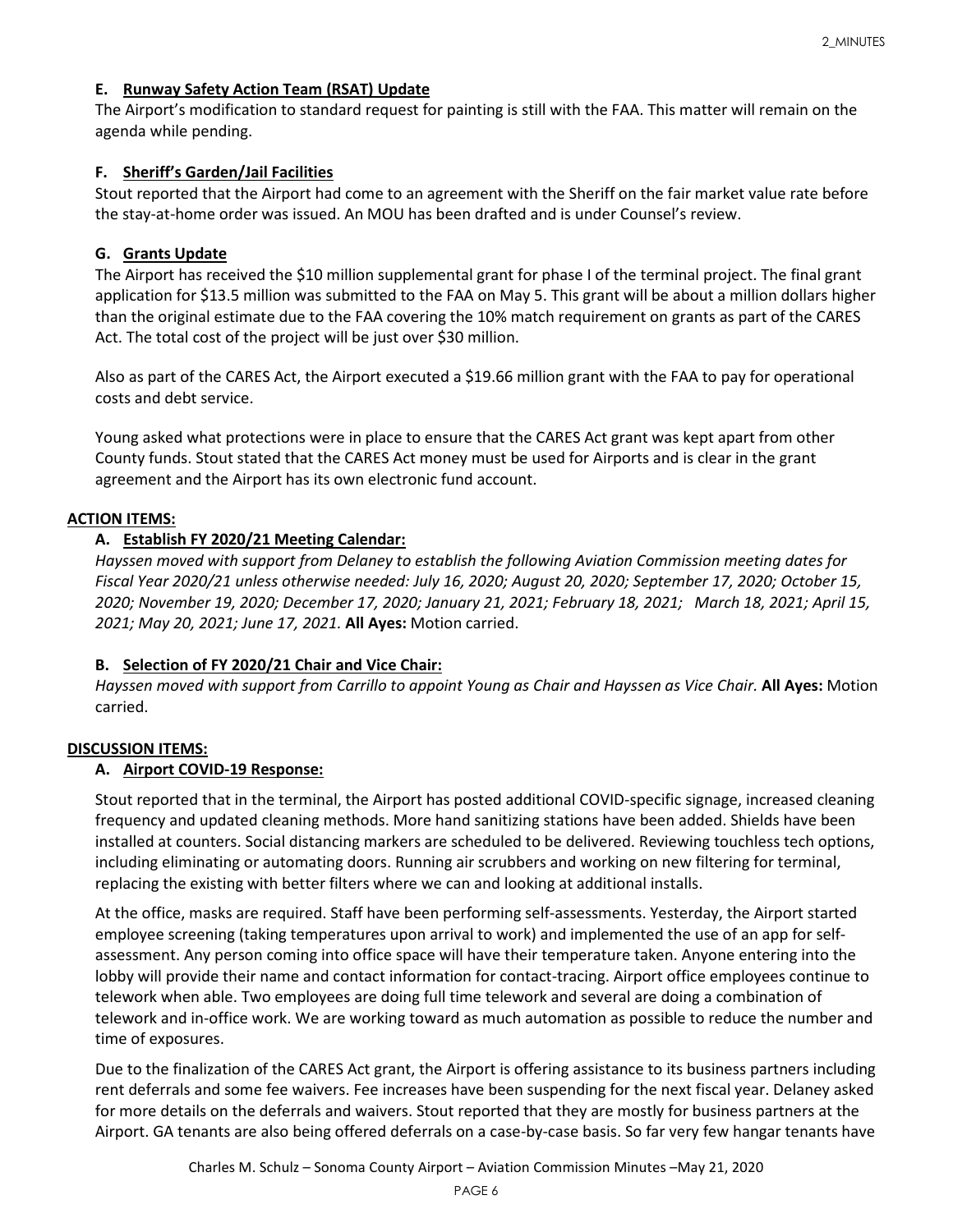requested relief. Hayssen asked if Stout has seen any trends on hangar rentals. Stout reported that they have stayed steady.

Delaney asked if members of the public are being asked to wear masks in the terminal. Stout stated that signage asking the public to wear masks is posted at terminal but, as of yet, enforcement has been mild. A person may have certain medical needs that could prevent them from wearing a mask. The Airport has obtained additional surgical masks that have been provided to airlines and to TSA for the public.

#### **B. Work Order Review and Update:**

Stout stated that the current work order system was implemented about a year and a half ago. He thought it may be helpful to present the Commission with a monthly update on maintenance actualities.

Daaboul stated that work orders are sorted into two main categories: those mandated by the FAA as relevant to Part 139 (related to commercial air service) and those that are non Part-139 related. In the Airport's work order system App 139, priorities are marked as Part 139, Emergency, High, Medium, Low, and Tenant Priority. Tenant Priority is considered a high priority. The system is directed primarily toward Part 139 work orders, but Airport staff have incorporated others.

Daaboul presented the work order reports from January to March 2020.

Young asked what priority the Apron F gate was designated. Daaboul responded that it was an emergency priority, but the Airport had to receive County approval for a parts purchase to repair the gate. Electronic Innovations did not have the part on hand (the issue was a catastrophic failure). While the gate remained broken, Operations staff stayed available to let tenants into and out of the gate.

Daaboul presented the work order report from March 2020. Stout stated that in March Operations staff were able to step in to help Maintenance staff with work orders. There is work to be done on data collection and the system, including the time it takes to complete a work order. Each work order counts as one unit, although some may take four days to complete while other take only fifteen minutes. GA still a big part of Airport activity and the Airport wants to be able to show that this work is being performed.

Young commented that he found the reports helpful for understanding the demands on staff time and where Airport resources are going.

## **NEW BUSINESS:**

No new business at this time.

#### **PUBLIC COMMENT:**

Josh Hochberg provided comment. He thanked Airport management for their leadership during this challenging time. Sonoma Jet Center has been using GA aircraft to work with Canine Companions for Independent Living and he asked that the Commissioners recommend the organization to their contacts.

Rick Duste, a member of the Petaluma Airport Commission, provided comment. He stated that a new airport manager is coming on in June. The Petaluma airport has been replacing runway lights will LED lights and the field is closed at night until that project is completed.

#### **COMMISSION COMMENTS:**

Hayssen commented that he is resuming the Aviation Safety Program Wings Seminar next week. Virtual meeting will continue until we are able to reconvene in person. Any pilots interested in a refresher on mountain flying are invited to join. Bush flying in the back country will be addressed as a follow up topic.